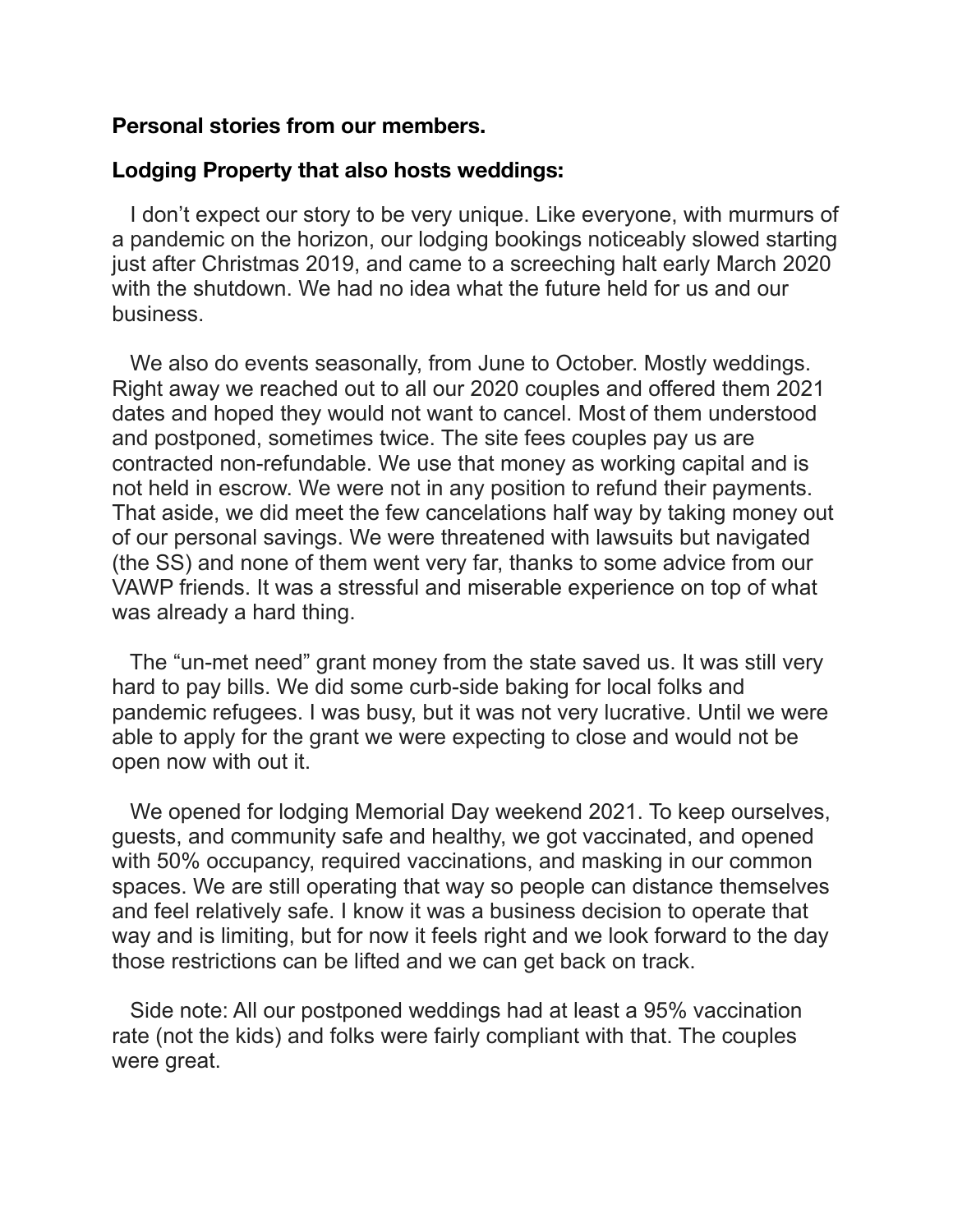I compared the income for the dates you asked for. It was scary! Not a fun exercise! About 86% loss for that window! 2019 was our best year ever (15 years) and 2020 was shaping up to be even better. Then………2020, 2021 and so far 2022.

 The grant money we received, and an SBA loan saved us. We are here, but on the edge, with no employees and I am baking again. If we were eligible for a grant for that period, our business would definitely be able to

get back on its feet.

## **Small Inn that also hosts weddings:**

-How much has your labor cost increased? **Our labor costs have increased by over 15%, we are having to overpay to hire staff to work here versus somewhere else.**

-Food cost increases? **We have seen an increase across the board by about 8%.**

-Other significant cost increases (fuel, hvac etc) **Propane (our source for heat, hot water and restaurant fuel is up 9.9% per gallon) We use over 10,000 gallons per year.**

-How have margins been affected? **We have not been able to raise prices high enough or fast enough to keep up with higher vendor costs, so our margins have eroded.**

-How did the previous grants impact you? **They helped us weather the storm, especially since we were closed for so long.**.What would have happened if you didn't have them? **We did not have enough cash reserves or the ability to borrow more (and banks were very skittish in the early parts of the pandemic) so we would have most probably given the keys to the bank.**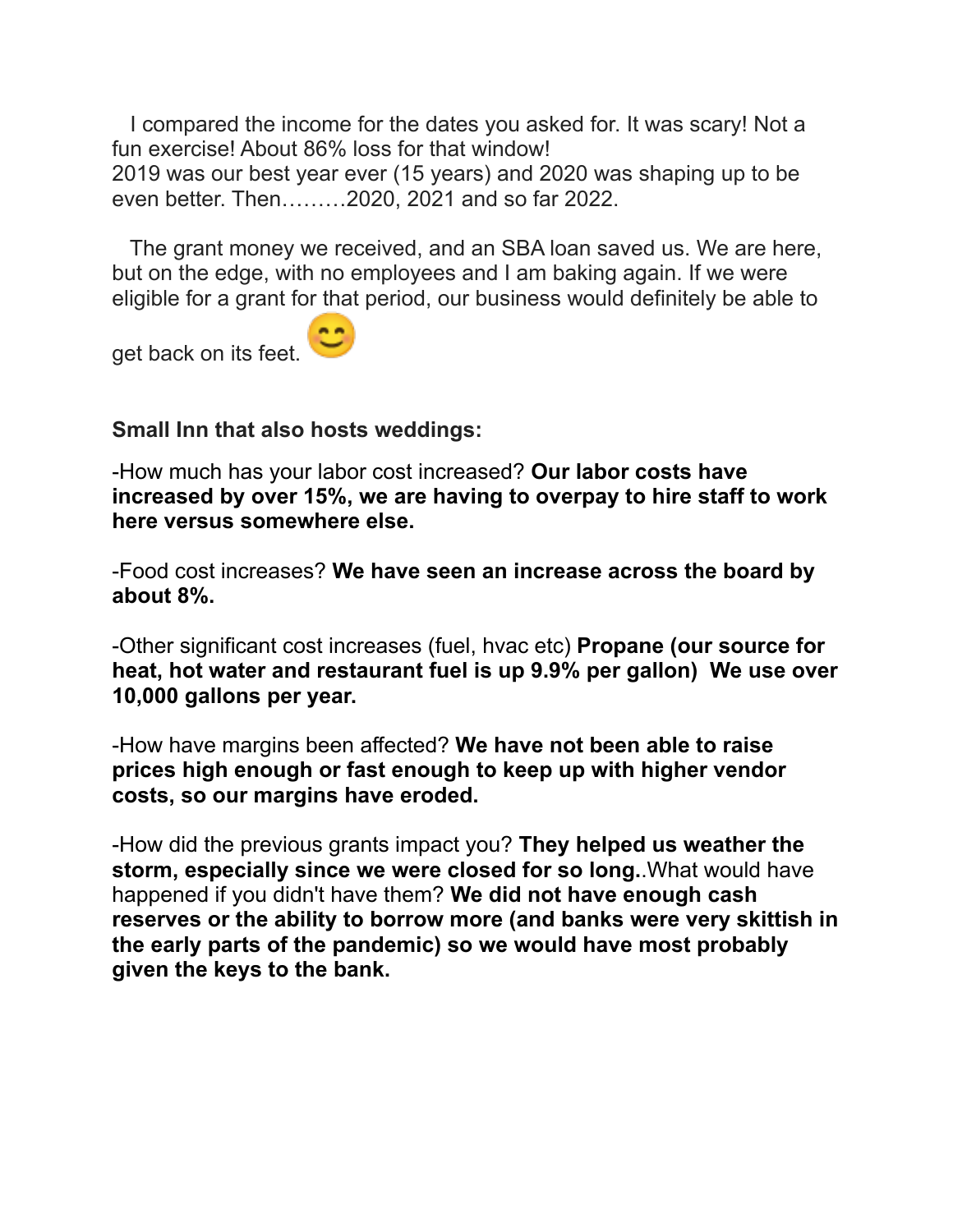## **Mid Size Lodging Property that also hosts weddings:**

The question as to why a lodging property who suffered >50% revenue losses didn't suffer a 2020 tax loss comes down to three parts:

1) Doing Everything possible to cut costs to survive - As a business, we did everything possible to cut costs and keep our staff employed. We stopped paying ourselves as owners. We deferred many small maintenance items; for example we did not pump any of our 6 septic tanks or service our generator, furnace, etc. We deferred \$20,000 in mortgage payments. We generally reinvest ~15% of our annual revenue in bigger projects every year; critical for the upkeep of a 50+ year old Inn. In 2020, we should have replaced ~\$60,000 in deteriorating roof sections. We could not do any of these bigger projects.

2) Grants & PPP - We took advantage of every PPP and grant available to us. Being a 72 NAICS code, we received full revenue loss up through the end of September. While we did continue to suffer losses through the end of the year, our extreme cost cutting measures along with cash reserves & grants made our 2020 tax statement showed no loss.

3) Timing - This is the most critical part of the why. The JFC allocation of the grant wasn't determined until late November with our payment being made to us on December 22. We didn't have time to spend the money on deferred projects. We couldn't hire a contractor to come replace the roof sections in December. More importantly, we also couldn't afford the risk of making those back mortgage payments because we were not seeing any uptick in winter bookings. Our bookings for winter were more than 60% down compared to previous years. We were trying to "squirrel it away" as much as possible to get to the other side.

If we would have known the grant process was going to be based on taxes, we would have made deferred mortgage payments, pumped our septic, etc. The goal was to get to the other side, not focus on massaging our tax statement.

And those roof sections? I was only able to afford 1 of them this fall. The other will hopefully be done next year. They haven't gone away and the lack of cash flow is preventing us from getting caught up. The bigger